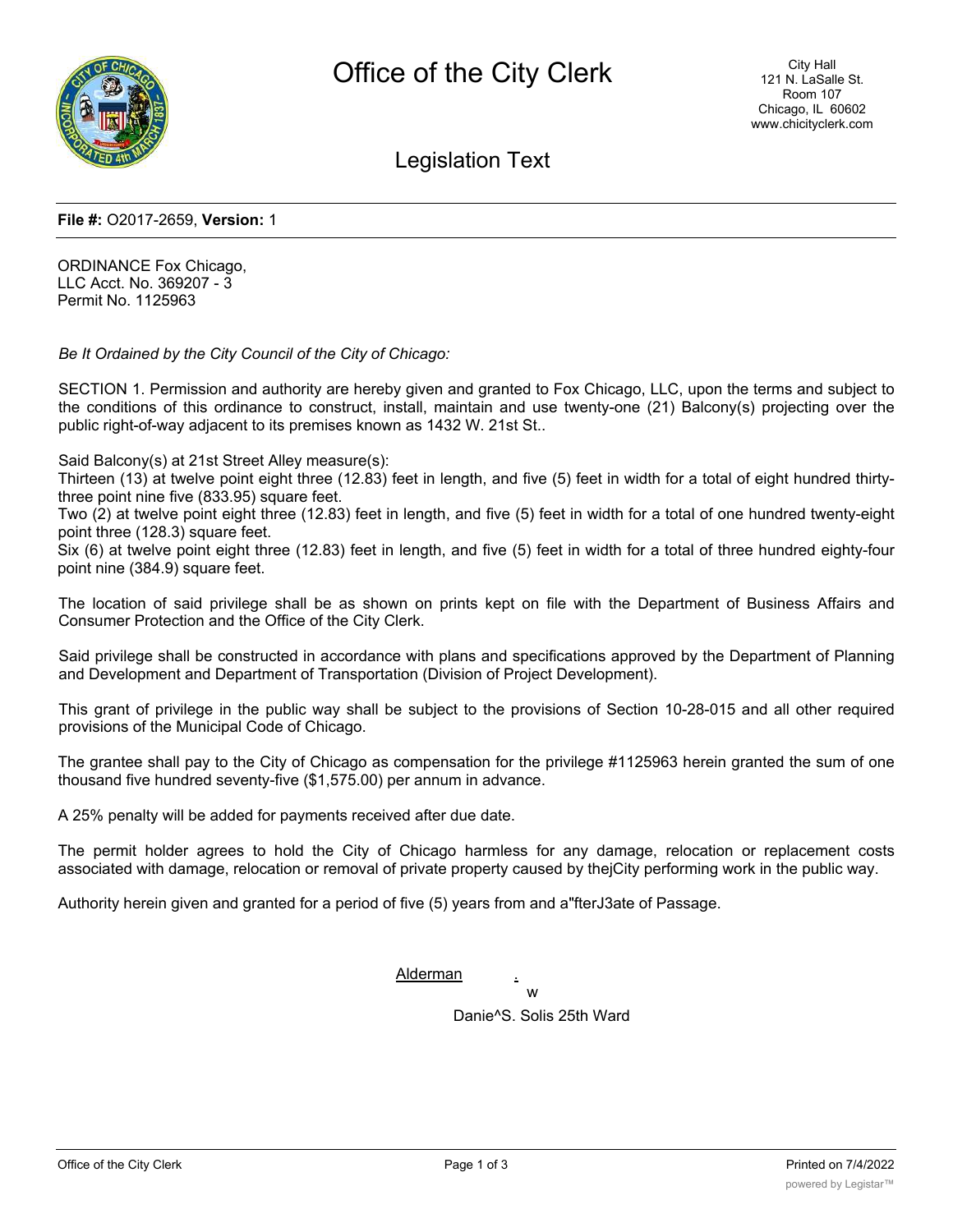Page 1

(Page 9 of 12)

Department of Business Affairs and Consumer Protection Small Business Center - Public Way Use Unit City Hall - 121 N. LaSalle Street, Room 800 • Chicago, IL 60602 312-74-GOBIZ / 312-744-6249 • (312) 744-1944 (TTY) httn://\v\v\v.citvofchicai>o.ora/bacp

**03/29/2017**

**Alderman Daniel S. Solis** Ward # 25 City of Chicago City Hall, Room 304 121 North LaSalle Street Chicago, Illinois 60602

**Re: An ordinance to use and maintain a portion of the public right-of-way for twenty-one (21) balcony (ics) for Fox Chicago, LLC, adjacent to the premises known as 1432 W. 21st St..**

## **Dear Alderman Daniel S. Solis:**

The applicant referenced above has requested the use of the public right-of-way for a balcony(ies). An ordinance has been prepared by the Department of Business Affairs and Consumer Protection - Small Business Center - Public Way Use Unit for presentation to the City Council. Because this request was made for properties located in your ward, as approved by you as per the attached, 1 respectfully request that you introduce the attached ordinance at the next City Council meeting.

If you have any questions regarding this ordinance, please contact Anthony Bertuca at (312) 744-5506.